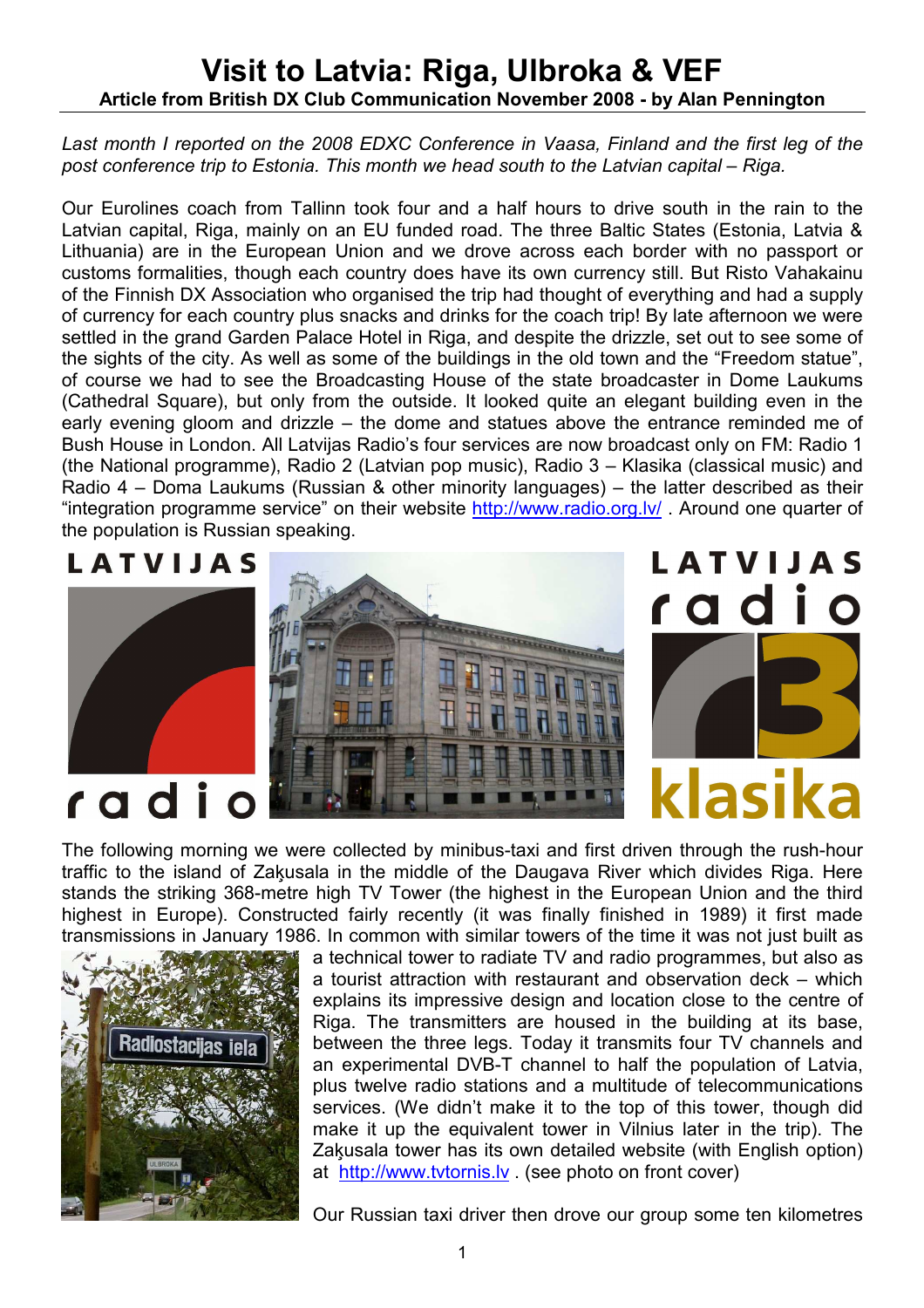to the east of Riga where, in a wooded area, down a lane aptly named 'Radiostacijas iela', was the Ulbroka shortwave and medium wave transmitter site based in the old Ulbroka Manor house (built around 1800) and its grounds. It had a rather overgrown and deserted air to it – our minibus drove right up to the buildings as there was no gate or barrier. Nobody approached us, so we started taking photos of the aerials and feeders etc, though this was difficult because of the tall bushes and trees. Only after 20 minutes did a man appear at the top of the steps to the grand columned entrance to the



building and unsmiling, said something in Latvian. He was probably asking what we were doing there so as we had sufficient photos, we boarded the mini-bus and drove off. The Ulbroka site was only established after WWII – the first masts to be erected in 1945 and 1946 were a lattice



mast and the unusual Blaw-Knox radiator (see photo on cover of October's Communication), reportedly built by German prisoners-of-war and used originally on 575 (later 576) kHz. Programmes in Swedish were also carried on this frequency from 1960. These masts more recently were used on 945 kHz – the Blaw-Knox is pictured on a QSL card from Radio Nord which was relayed on this frequency. although not on the ari during our visit, transmissions from Riga have recently been heard on 1485kHz - see this month's MW Report. Also at the Ulbroka site is the shortwave transmitter and masts. The 100 kW SW transmitter was

originally used on 5935 kHz and included an English half-hour (the first listing of 5935 I can see in the WRTH was in the 1973 edition). The last broadcast on shortwave from Latvian Radio was on 31<sup>st</sup> July 1999 when it became internet only. Since 2002 a great variety of stations have been heard on shortwave via Ulbroka, including "Latvia Today" an English language programme produced by domestic station Radio SWH. In 2003 the 5935 kHz frequency was switched to 9290 kHz which puts an excellent signal into the UK at weekends.

 Our minibus headed back into the centre of Riga via our final destination, a bistro & night club we had chanced upon when flicking through our city guide booklet. But this was not just any club



as "16. Korpuss" was based in part of the former VEF (Vega) factory in Brīvības gatve. Valsts elektrotechniska fabrika (VEF) was a major manufacturer in Riga, employing 20,000 people at its peak. In the UK we probably know it best as the producer of (Vega) transistor radios in the Soviet era – the Riga factory produced one million Spidola transistor radios per year in the mid sixties (40% of its production). But before WWII it also produced in Riga the Minox miniature camera as well as telephones, aircraft and a small car. The industrial giant had its own VEF Bank, "culture palace" and sports club - VEF Riga was the most successful football team in Latvia for many years. Outside, the large brick building had an impressive clock tower, still with large VEF neon sign on top (see photo left).

Inside the part that is now the club (at night) and cafe/bistro (in the day) there were many old radios and gramophones on display, as well as pictures and posters of the radios produced there and photos of production lines inside the factory. Even the table tops had pictures of transistor radios on them! With the taxi waiting outside we quickly snapped some photos of the